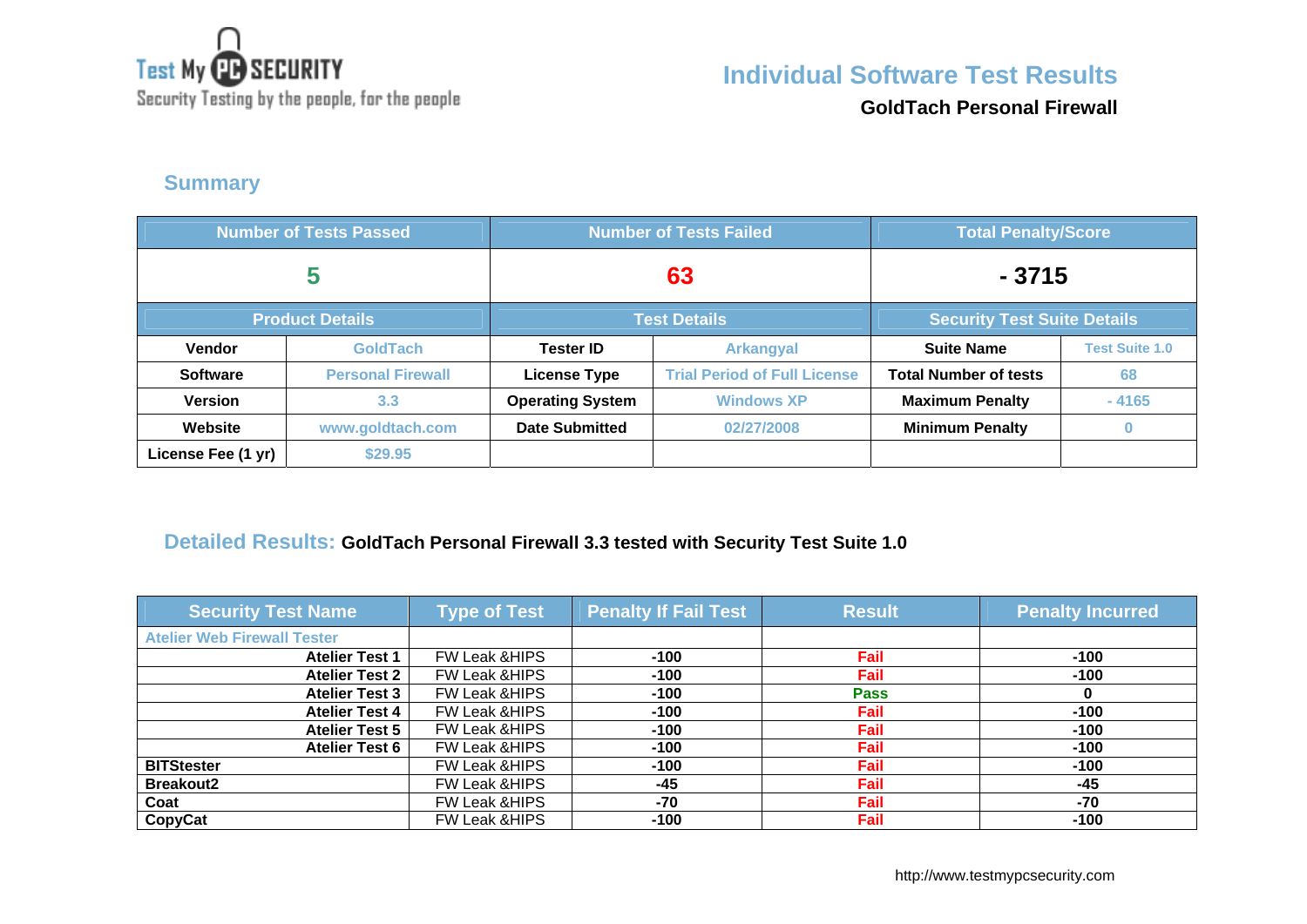

Security Testing by the people, for the people

## **Individual Software Test Results**

#### **GoldTach Personal Firewall**

| <b>Security Test Name</b> | <b>Type of Test</b>      | <b>Penalty If Fail Test</b> | <b>Result</b> | <b>Penalty Incurred</b> |
|---------------------------|--------------------------|-----------------------------|---------------|-------------------------|
| <b>CPIL Suite</b>         |                          |                             |               |                         |
| Test 1                    | FW Leak &HIPS            | $-100$                      | Fail          | $-100$                  |
| Test 2                    | FW Leak & HIPS           | $-100$                      | Fail          | $-100$                  |
| Test 3                    | <b>FW Leak &amp;HIPS</b> | $-100$                      | Fail          | $-100$                  |
| <b>Comodo ICMP</b>        |                          |                             |               |                         |
| <b>ICMP Test 1</b>        | <b>FW Leak Only</b>      | $-100$                      | <b>Pass</b>   | 0                       |
| <b>ICMP Test 2</b>        | <b>FW Leak Only</b>      | $-100$                      | <b>Pass</b>   | $\overline{\mathbf{0}}$ |
| <b>DNStest</b>            | FW Leak Only             | $-45$                       | Fail          | $-45$                   |
| <b>DNStester</b>          | FW Leak Only             | $-45$                       | Fail          | $-45$                   |
| Delete Volume             | <b>HIPS Only</b>         | $-45$                       | Fail          | $-45$                   |
| <b>FireHole</b>           | FW Leak & HIPS           | $-100$                      | Fail          | $-100$                  |
| <b>FPR</b>                |                          |                             |               |                         |
| and CPIL Test 1           | FW Leak & HIPS           | $-100$                      | Fail          | $-100$                  |
| and CPIL Test 2           | FW Leak & HIPS           | $-100$                      | Fail          | $-100$                  |
| and CPIL Test 3           | FW Leak & HIPS           | $-100$                      | Fail          | $-100$                  |
| and Wallbreaker Test 1    | FW Leak &HIPS            | $-25$                       | Fail          | $-25$                   |
| and Wallbreaker Test 2    | FW Leak & HIPS           | $-25$                       | Fail          | $-25$                   |
| and Wallbreaker Test 3    | FW Leak &HIPS            | $-25$                       | Fail          | $-25$                   |
| and Wallbreaker Test 4    | FW Leak &HIPS            | $-25$                       | Fail          | $-25$                   |
| and PCFlank               | FW Leak & HIPS           | $-100$                      | Fail          | $-100$                  |
| <b>Ghost</b>              | FW Leak & HIPS           | $-50$                       | Fail          | $-50$                   |
| Jumper                    | FW Leak & HIPS           | $-100$                      | Fail          | $-100$                  |
| Keylogtest                | <b>HIPS Only</b>         | $-100$                      | Fail          | $-100$                  |
| <b>KiLL</b>               | <b>HIPS Only</b>         | $-45$                       | Fail          | $-45$                   |
| LeakTest v 1.2            | FW Leak Only             | $-100$                      | <b>Pass</b>   | 0                       |
| Osfwbypass                | <b>FW Leak &amp;HIPS</b> | $-100$                      | Fail          | $-100$                  |
| <b>PCFlank</b>            | FW Leak & HIPS           | $-100$                      | Fail          | $-100$                  |
| Runner                    | FW Leak & HIPS           | $-100$                      | Fail          | $-100$                  |
| <b>Spycar Suite</b>       |                          |                             |               |                         |
| <b>HKCU_Run.exe</b>       | <b>HIPS Only</b>         | $-10$                       | Fail          | $-10$                   |
| <b>HKCU RunOnce.exe</b>   | <b>HIPS Only</b>         | $-10$                       | Fail          | $-10$                   |
| HKCU_RunOnceEx.exe        | <b>HIPS Only</b>         | $-10$                       | Fail          | $-10$                   |
| <b>HKLM Run.exe</b>       | <b>HIPS Only</b>         | $-10$                       | Fail          | $-10$                   |
| <b>HKLM RunOnce.exe</b>   | <b>HIPS Only</b>         | $-10$                       | Fail          | $-10$                   |
| HKLM_RunOnceEx.exe        | <b>HIPS Only</b>         | $-10$                       | Fail          | $-10$                   |
| IE-HomepageLock.exe       | <b>HIPS Only</b>         | $-10$                       | Fail          | $-10$                   |
| IE-KillAdvancedTab.exe    | <b>HIPS Only</b>         | $-10$                       | Fail          | $-10$                   |